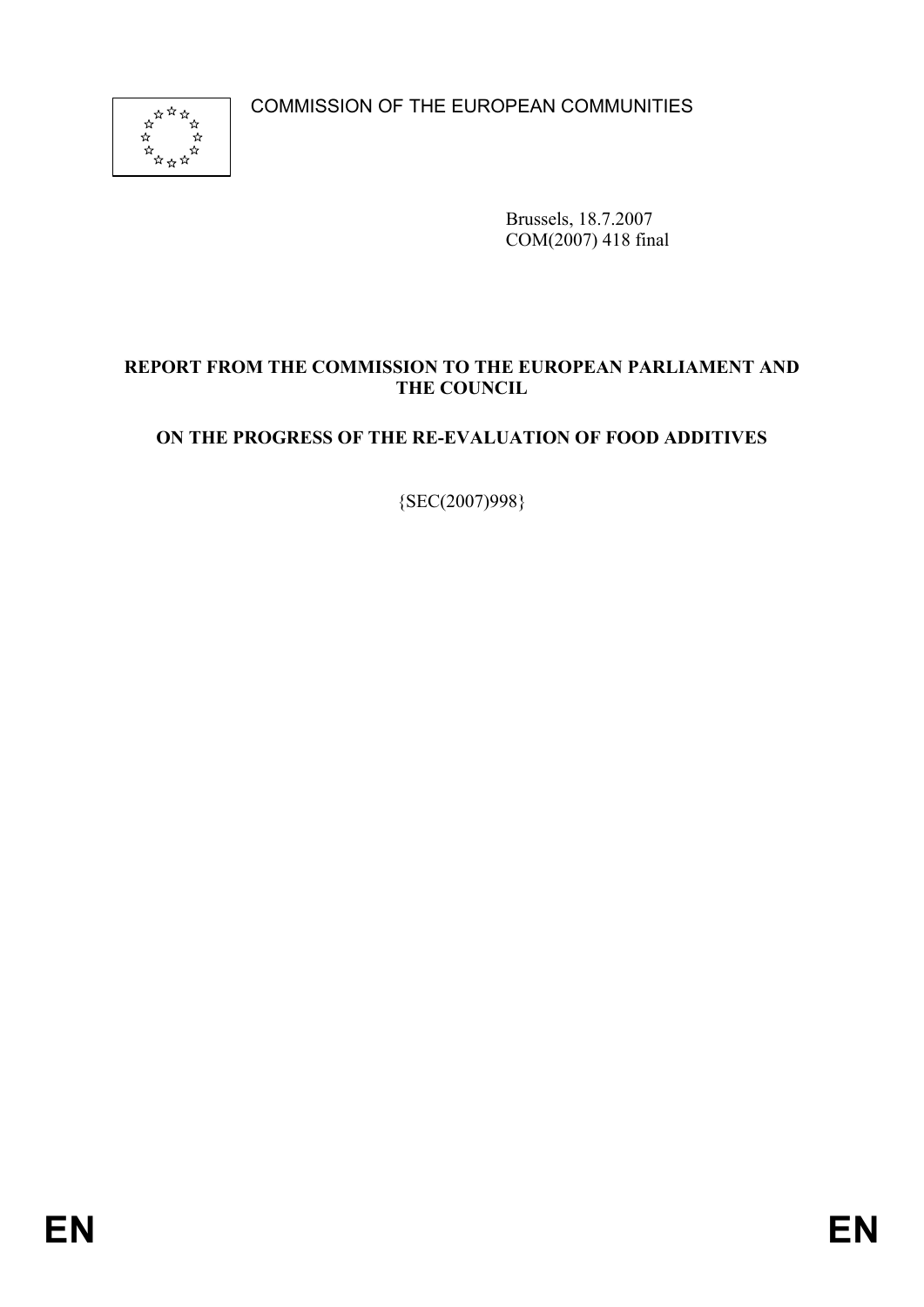# **REPORT FROM THE COMMISSION TO THE EUROPEAN PARLIAMENT AND THE COUNCIL**

# **ON THE PROGRESS OF THE RE-EVALUATION OF FOOD ADDITIVES**

### **EXECUTIVE SUMMARY**

*Food additives are subject to a safety evaluation before they are permitted for use in the European Community. It is also a requirement that they are re-evaluated whenever necessary in light of changing conditions of use and new scientific information. European Parliament and Council Directives 2003/114/EC and 2003/115/EC require the Commission to present a status report to the European Parliament and the Council on the re-evaluations of food additives which have been carried out.* 

*This report provides a summary of the recent additive re-evaluations undertaken by the Scientific Committee on Food (SCF) and the European Food Safety Authority (EFSA) and describes the related actions taken by the European Commission on the basis of the scientific opinions.* 

*Some of the additive evaluations were undertaken when the SCF was first established in the 1970's. Therefore the Commission felt that it is timely to request that the EFSA undertake to review the evaluations of all currently permitted food additives. This report additionally describes the rationale and priority setting for this review by the EFSA.*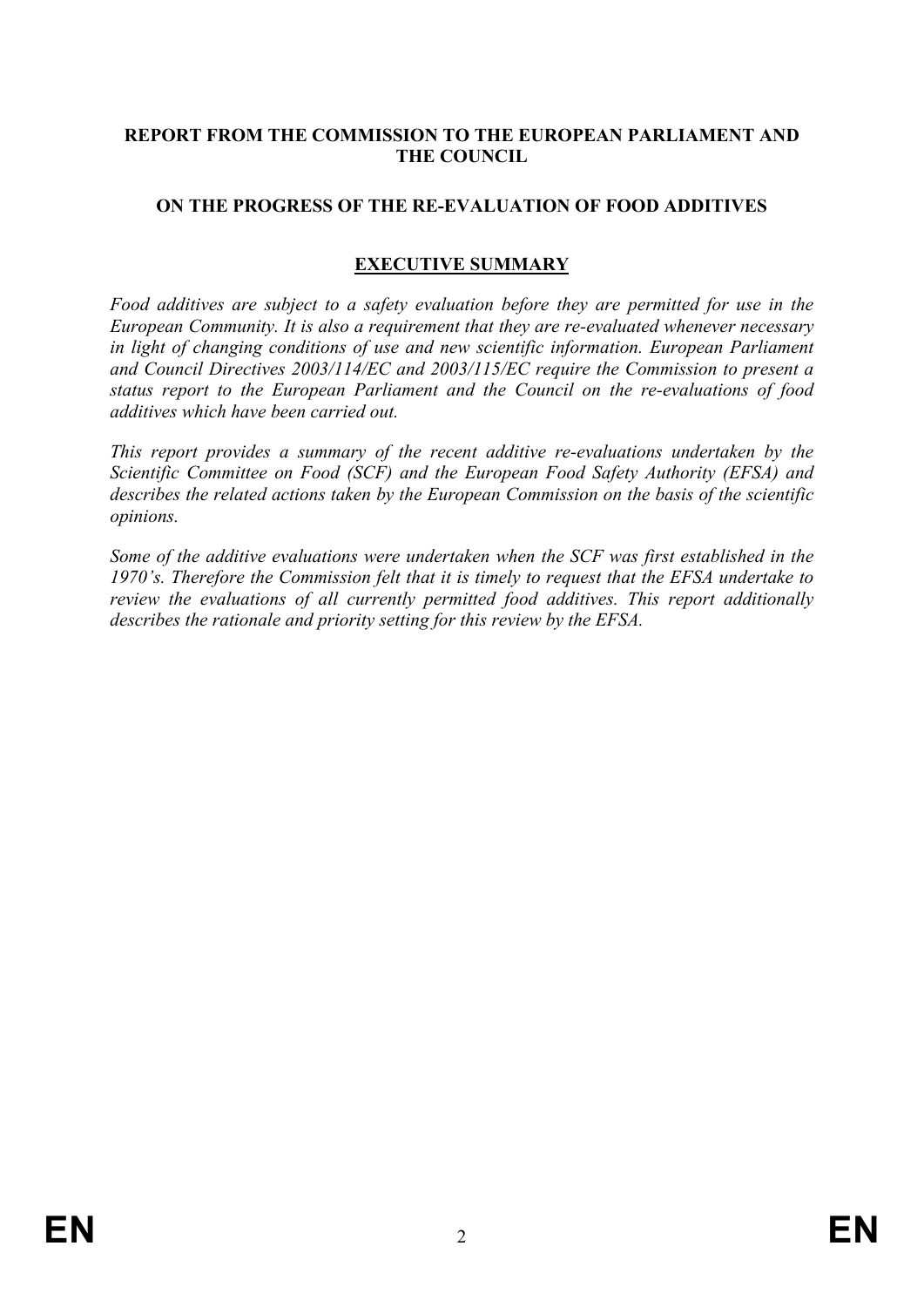# **1. INTRODUCTION**

The authorisation of food additives for use in foods is harmonised in the European Community. Framework Directive  $89/107/EEC<sup>1</sup>$  lays down the general principles for the use and authorisation of food additives, whereas three specific directives on sweeteners (Directive  $94/35/EC^2$ ), colours (Directive  $94/36/EC^3$ ) and on additives other than colours and sweeteners (Directive  $95/2/EC^4$ ) lay down the rules on which additives may be used in which foods and their conditions of use. This legal framework is complemented by three Commission Directives laying down specifications (specific purity criteria) for the authorised food additives (Directives  $95/31/EC^5$ ,  $95/45/EC^6$  and  $96/77/EC^7$ ).

The authorisations are based on three criteria:

- the food additive does not pose a safety risk to the health of the consumer,
- there is a technological need for the use and.
- the consumer is not mislead by the use of a food additive.

According to the framework Directive 89/107/EEC, the Scientific Committee on Food (SCF), now replaced by the European Food Safety Authority (EFSA), must be consulted before the adoption of provisions likely to affect public health, such as the drawing up of lists of additives and the conditions for their use. Accordingly, food additives have been evaluated for their safety by the SCF or EFSA prior to their authorisation.

Directive 89/107/EEC also requires that food additives must be kept under continuous observation and re-evaluated whenever necessary in the light of changing conditions of use and new scientific information.

Accordingly some food additives have been re-evaluated in recent years when new scientific data had been requested or became otherwise available.

There are a number of reasons why the Commission has considered it appropriate to start a systematic re-evaluation of food additives:

(1) The Commission has recently adopted a proposal for a new Regulation<sup>8</sup> on food additives as announced in the White Paper on Food Safety. In this context, the Commission has proposed to formalise its intention and introduce a requirement for a systematic re-evaluation of all authorised food additives.

<sup>1</sup> Council Directive 89/107/EEC, OJ L 40, 11.2.1989, p. 27.

<sup>2</sup> European Parliament and Council Directive 94/35/EC, OJ L 237, 10.9.1994, p. 3. 3

European Parliament and Council Directive 94/36/EC, OJ L 237, 10.9.1994, p. 13.

<sup>4</sup> European Parliament and Council Directive No 95/2/EC, OJ L 61, 18.3.1995, p. 1. 5

Commission Directive 95/31/EC, OJ L 178, 28.7.1995, p. 1.

<sup>6</sup> Commission Directive 95/45/EC, OJ L 226, 22.9.1995, p. 1. 7

Commission Directive 96/77/EC, OJ L 339, 30.12.1996, p. 1. 8

COM(2006) 428 final.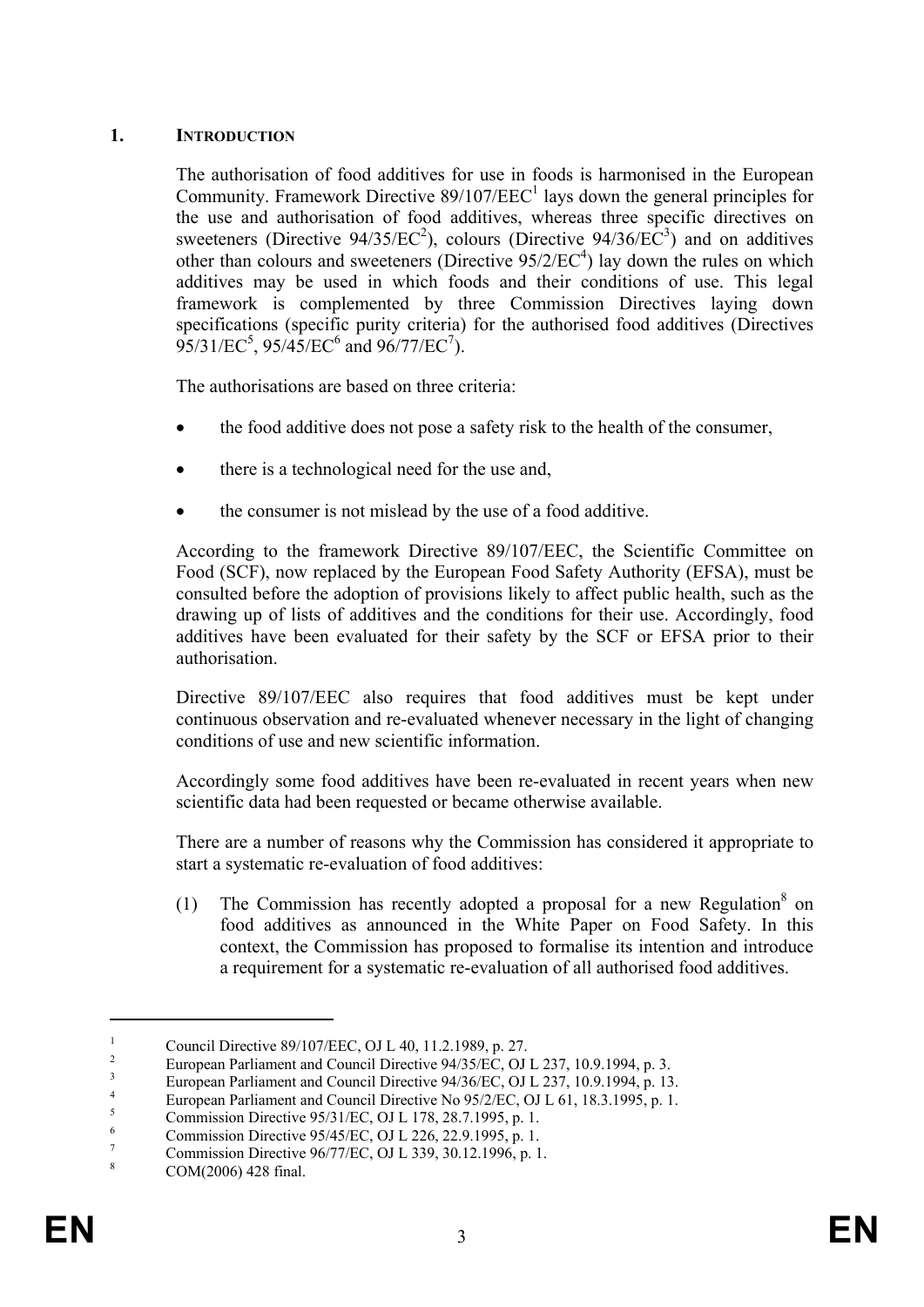- (2) The report from the Commission on Dietary Food Additive Intake in the European Union<sup>9</sup> published in 2001 has shown that the intake of some food additives has the potential to exceed the Acceptable Daily Intake (ADI).
- (3) In the context of the amendment of Directive 95/2/EC and Directive 94/35/EC on sweeteners (Directives  $2003/114/EC^{10}$  and  $2003/115/EC^{11}$ ), the Commission has been required to present a status report about the re-evaluation of food additives to the European Parliament and the Council, in particular for those additives that were identified as possibly exceeding the ADI in the 2001 intake report.
- (4) A report entitled "Food additives in Europe  $2000^{12}$ " was submitted by the Nordic Council of Ministers to the Commission. This provides a good basis for the prioritisation of additives for re-evaluation. It examines whether the safety evaluations on food additives undertaken by the SCF are still valid and adequate in the light of present day standards for safety assessments. Furthermore, it examines whether significant new toxicological studies have been published since the latest SCF evaluation of a substance.

Consequently, the Commission has asked the EFSA to re-evaluate all currently permitted food additives in the EC.

This report is elaborated as a response to the requirements laid down in Directives 2003/114/EC and 2003/115/EC. The European Commission's mandate is to submit a report to the European Parliament and the Council outlining the progress made in the re-evaluations of additives and setting a provisional calendar for future reevaluations.

This report describes the safety evaluation which applies to food additives prior to their authorisation and lists examples of recent re-evaluations of authorised food additives. It also gives an overview on the organisation of the on-going re-evaluation of food colours and describes other on-going re-evaluations. Further detail relating to recent re-evaluations is provided in an accompanying staff working paper.

#### **2. SAFETY EVALUATION**

Prior to their authorisation food additives are evaluated for safety by the independent scientific bodies that advise the Commission. The SCF, created in 1974, undertook this task until May 2003. The task of the SCF was to advise the Commission on any problem relating to the protection of the health and safety of persons arising or likely to arise from the consumption of food, in particular on nutritional, hygienic and toxicological issues.

<sup>9</sup> <sup>9</sup> COM(2001) 542 final.

<sup>&</sup>lt;sup>10</sup> OJ L 24, 29.1.2004, p. 65.

 $11$  OJ L 24, 29.1.2004, p. 58.

<sup>12</sup> Food Additives in Europe 2000, Status of safety assessments of food additives presently permitted in the EU, Nordic Council of Ministers, TemaNord 2002:560.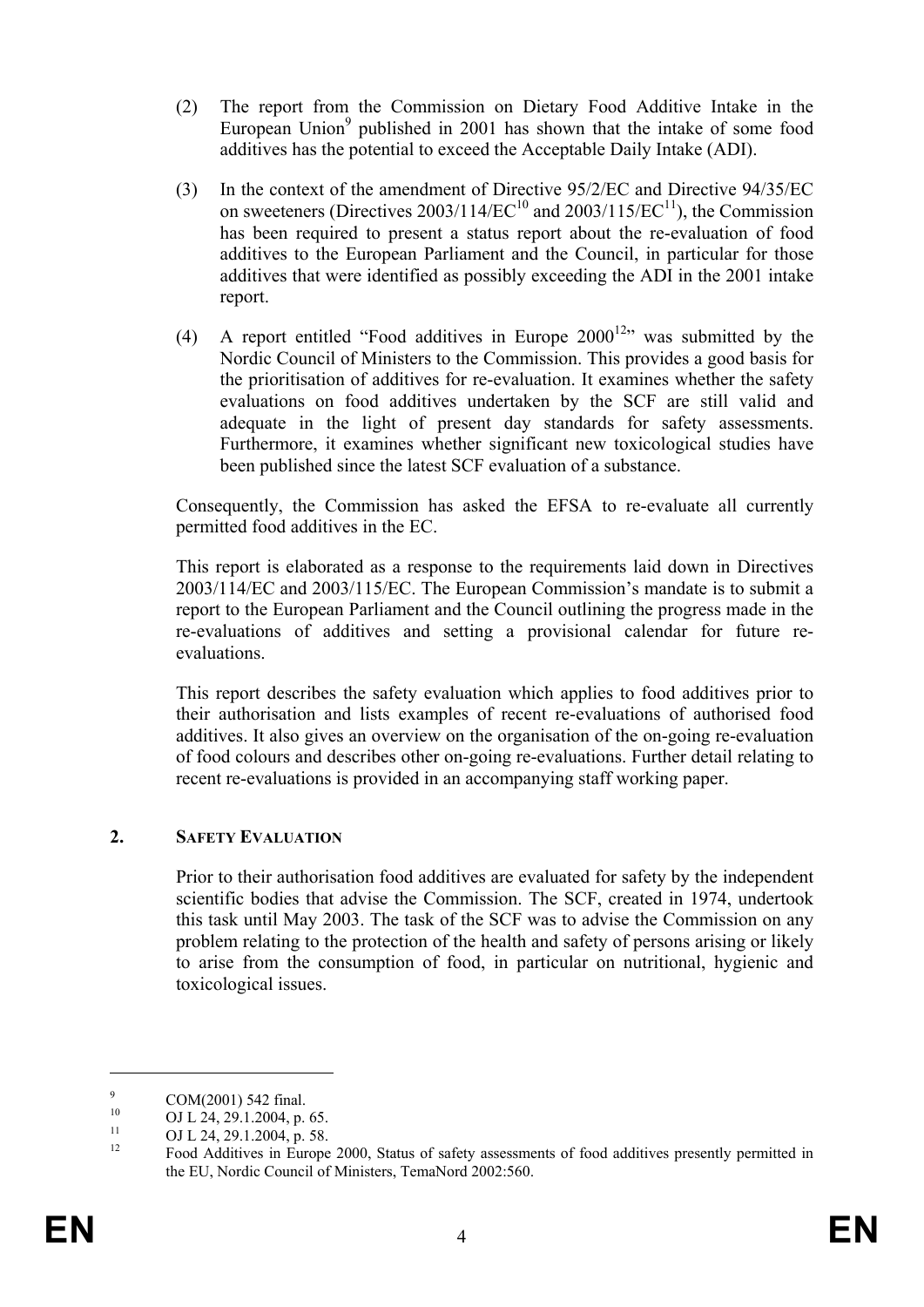Therefore, although the legislation on the authorisation and use of food additives was only fully harmonised and completed by 1995, there is a long history of evaluating the safety of food additives in the EC.

Since May 2003 the SCF was replaced by the EFSA established by Framework Regulation (EC) No  $178/2002$  of 28 January  $2002^{13}$ .

Similarly to the SCF, the EFSA provides independent scientific advice on all matters linked to food and feed safety. EFSA's risk assessments provide risk managers with a sound scientific basis for defining policy driven legislative or regulatory measures required to ensure a high level of consumer protection with regard to food safety.

In addition to establishing technological need and value to consumers of a proposed food additive, it is necessary to evaluate the implications for the health of the consumer due to the presence of that additive in food.

Within the EFSA, it is usually the Panel on food additives, flavourings, processing aids and materials in contact with food (AFC) which carries out the risk assessment in relation to food additives and issues the opinions on their safety.

Information that should be submitted in order to carry out a safety evaluation of a food additive is laid down in the guidance document<sup>14</sup> that was developed by the SCF (adopted in July 2001). Subsequently this guidance document was endorsed by the AFC panel in its second meeting on 9 July 2003. The SCF first issued guidelines for the safety assessment of food additives<sup>15</sup> in 1980. Since that time, a number of other guidance documents have been published on the principles for assessment of food additive safety, including by the Joint FAO/WHO Expert Committee on Food Additives (JECFA),  $^{16}$  and there is now considerable international consensus on these general principles.

In accordance with the SCF guidelines, the aim of toxicological testing is to determine whether the substance, when used in the manner and in the quantities proposed, would pose any appreciable risk to the health of consumers. Such testing should provide not only information relevant to the average consumer, but also relevant to those population groups whose pattern of food consumption, physiological status or health status may make them vulnerable, e.g. young age, pregnancy, diabetes, etc. A general framework covering core tests and other tests is given in the guidelines. Core tests include tests on metabolism and toxicokinetics, subchronic toxicity, genotoxicity, chronic toxicity and carcinogenicity as well as tests on reproduction and developmental toxicity. Other tests include studies on immunotoxicity, allergenicity, food intolerance, neurotoxicity and i*n vitro* studies as alternatives to *in vivo* studies.

<u>.</u>

<sup>13</sup> Regulation (EC) No 178/2002 of the European Parliament and of the Council, OJ L 31, 1.2.2002, p. 1. Guidance on submissions for food additive evaluations by the Scientific Committee on Food (opinion

expressed on 11 July 2001). http://europa.eu.int/comm/food/fs/sc/scf/out98\_en.pdf<br>
Guidelines for the Safety Assessment of Food Additives (Opinion expressed on 22 February 1980,

<sup>10&</sup>lt;sup>th</sup> Series). http://europa.eu.int/comm/food/fs/sc/scf/reports/scf\_reports\_10.pdf<br>
IPCS/JECFA (1987) Environmental Health Criteria 70: Principles for the Safety Assessment of Food

Additives and Contaminants in Food. World Health Organization, Geneva.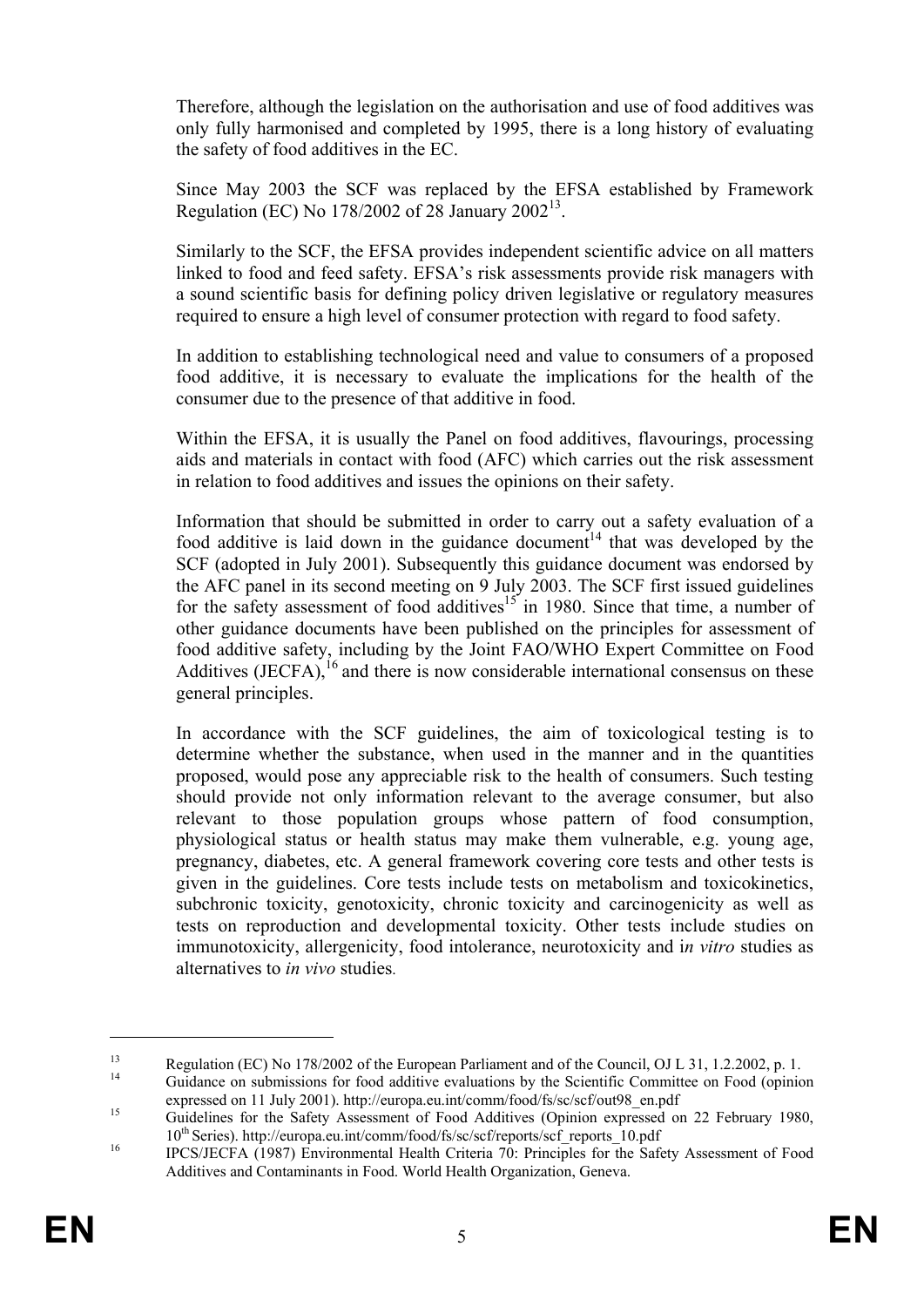As stated in the guidelines, the studies required will depend on the chemical nature of the additive, its intended uses and levels of use in food, whether it is a new additive or a re-examination of an existing additive. In addition to laboratory tests, it may be possible to use human data derived from medical use, epidemiologic studies, or on critically exposed groups. However, it is recognised that for new food additives, a safety evaluation generally relies on experimental data largely derived from investigations in laboratory animals. If the biological action of a substance has been ascertained qualitatively and quantitatively in a range of tests on laboratory animals, the likely effects on man can then be estimated by careful extrapolation by toxicologists.

# **3. PRIORITY SETTING**

### **3.1. Colours**

Synthetic colours were among the first additives to be evaluated, therefore, many of the evaluations date back to the 1970's and 1980s'. For some of these colours many new studies have become available and the results of these studies should be included in the evaluation.

The report of the Nordic Council (Food Additives in Europe 2000) draws the same conclusion by giving some natural colours priority. The report concludes that they have only been tested to a very limited extent and that the evaluations were based more on assumptions. For instance some were considered acceptable as long as they were derived from food and that consumption as a colour would not significantly differ from that which could be expected from consuming the foods in question. However, since the specifications for these colours also allow for other sources and there is a tendency by food producers to replace synthetic colours by natural ones, it is not certain that these conditions are still met. So a new safety assessment is needed. The report gives a low to medium priority for the re-evaluation of synthetic colours.

The report of the Nordic Council therefore suggested that most natural colours are given a higher priority re-evaluation than the synthetic colours.

#### **3.2. Miscellaneous food additives**

The re-evaluation of nitrites and nitrates was set as a priority following the judgement of the Court of Justice in case C-3/00 Denmark against Commission<sup>17</sup>. Additionally, Directive 2003/114/EC lays down as a matter of priority the reevaluation of polysorbates.

Moreover, the report of the Nordic Council has given a medium priority to some additives in the group of antioxidants and preservatives. However, the categorisations are less homogeneous than those concerning colours or sweeteners.

<sup>1</sup> 

<sup>17</sup> C-3/00 Judgment of 20/03/2003, Denmark / Commission (Rec.2003, p.I-2643).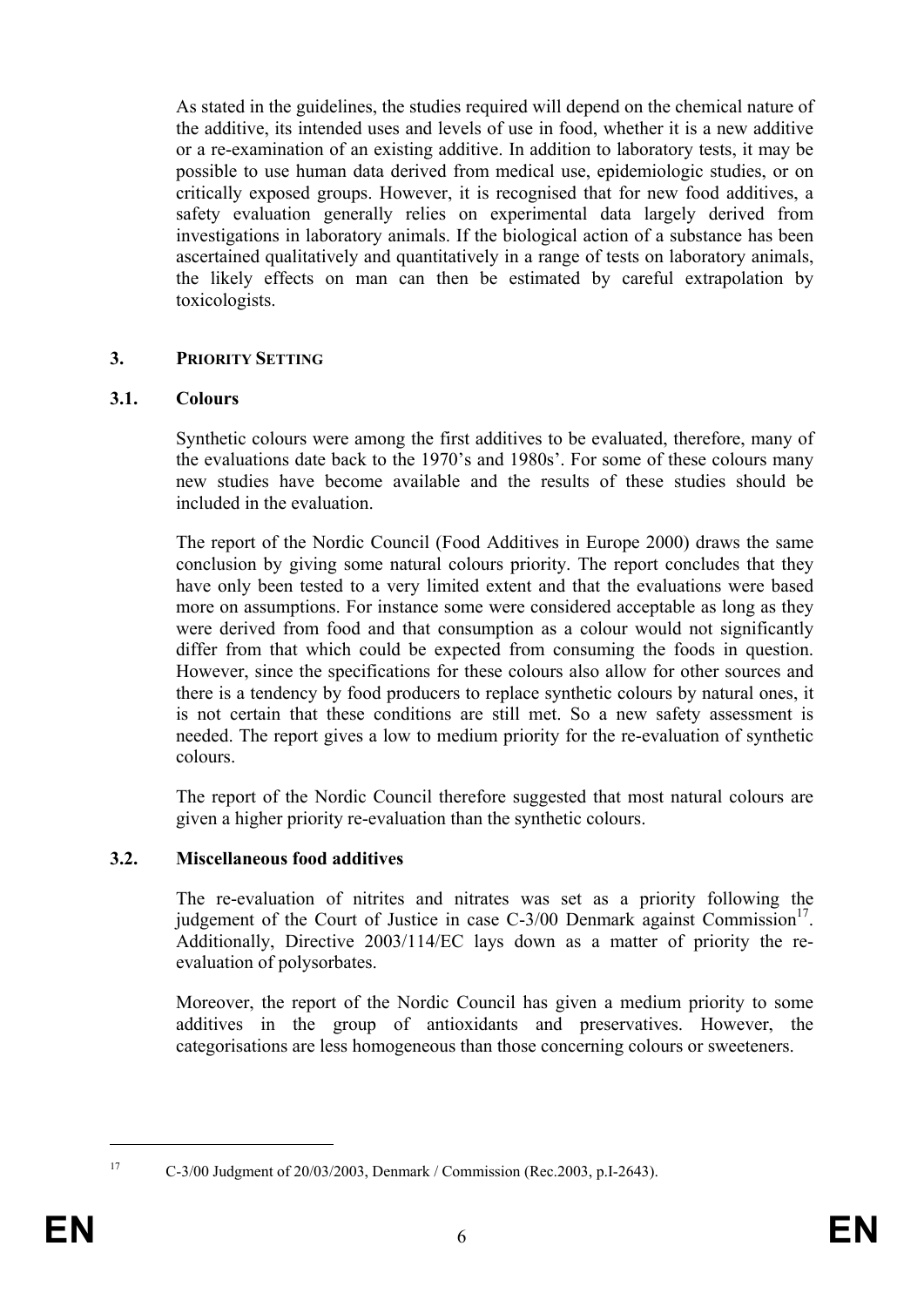#### **3.3. Sweeteners**

The safety evaluation of most sweeteners is recent. Therefore, sweeteners should have the lowest priority for re-evaluation. However, due to recent studies published on the safety of aspartame, the EFSA has recently re-evaluated aspartame with high priority.

#### **4. OUTCOME AND STATUS OF RECENT AND ONGOING RE-EVALUATIONS**

The outcomes and status of some recent and ongoing re-evaluations is provided below, further details relating to these and other re-evaluations is available in a Commission Staff Working Paper<sup>18</sup>.

#### **4.1. Nisin (E 234) and Natamycin (E 235)**

Nisin is authorised for food preservation by Directive 95/2/EC. Nisin is permitted in ripened cheese and processed cheese, certain puddings, clotted cream and mascarpone.

Natamycin is also authorised for food preservation by Directive 95/2/EC. Natamycin is permitted for the surface treatment on cheese and on dried cured sausages.

The Scientific Steering Committee adopted an opinion on antimicrobial resistance in 28 May 199919. On the basis of this opinion, the Commission adopted on 20 June 2001 a Communication on a Community strategy against antimicrobial resistance<sup>20</sup>. Action 9 listed in the Communication is to review the use of two authorised antimicrobial agents in food: nisin and natamycin.

The re-evaluation of nisin was completed by January 2006 and the AFC Panel adopted an opinion on nisin with the following conclusions<sup>21</sup>:

Nisin has a double mode of antimicrobial action; binding to lipid II and subsequent inhibition of cell wall synthesis as well as forming pores in the cytoplasmic membrane. Nisin is used as a food preservative and has currently no therapeutic use. There are no reports of sporadic nisin resistant bacterial mutants showing crossresistance to therapeutic antibiotics. The Panel considered that this is probably due to the differences in the antimicrobial mode of action between therapeutic antibiotics and nisin and that antibiotic resistance to nisin is not likely to be an issue in relation to its use in food.'

Similarly to nisin, the Commission has asked the EFSA to issue an opinion on the safety of using natamycin as a food additive and also to address the issue of antimicrobial resistance and the use of natamycin. This re-evaluation should be completed by mid 2007.

 $18$  [reference to be added].

<sup>19</sup> Opinion of the Scientific Steering Committee on Antimicrobial Resistance 28 May 1999 (available from http://ec.europa.eu/food/fs/sc/ssc/out50\_en.pdf)<br>
COM(2001) 333 final.<br>
<sup>21</sup> COM(2001) <sup>1</sup> L(2006) 214.1 L(2006)

<sup>21</sup> The EFSA Journal (2006) 314, 1-16.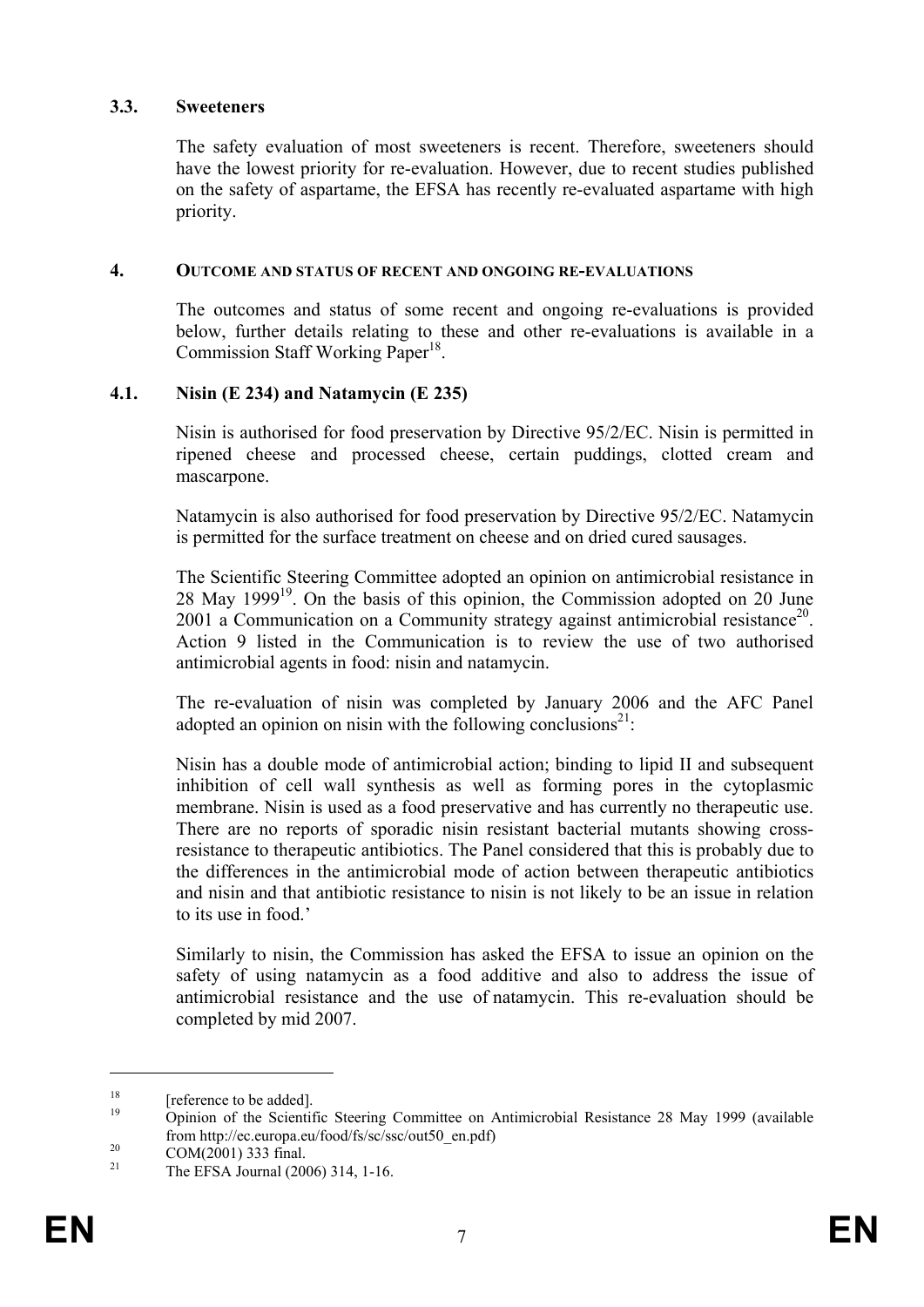## **4.2. Para-hydroxybenzoates (E 214 – 219)**

Para-hydroxybenzoates are permitted for use as preservatives in some meat coatings, potato and cereal based snacks, coated nuts, certain confectionery items and dietary food supplements in liquid form by Directive 95/2/EC.

The SCF evaluated para-hydroxybenzoates (parabens) in  $1994^{22}$  and established a temporary ADI of 0-10 mg/kg bw, as the sum of methyl, ethyl and propyl phydroxybenzoic acid esters and their sodium salts.. The ADI was made temporary because the SCF considered that the toxicological information available showed some inadequacies and uncertainties. The SCF therefore requested a new oral teratogenicity study in the rat.

In 2000, the SCF reiterated its wish to review the safety of parabens. At its last meeting in April 2003, the SCF noted that no data had been submitted by the food industry in support of the parabens and drew attention to its statement of October 2000, that the temporary ADI should be withdrawn if no further data were submitted.

In addition, Directive 2003/114 requested the Commission and the EFSA to review the conditions for the use of  $E$  214 – 219 p-hydroxybenzoates and their sodium salts before 1 July 2004.

The re-evaluation was completed in July 2004 when the AFC Panel adopted an opinion<sup>23</sup> with the following conclusions:

'The Panel established a full group ADI of 0-10 mg/kg bw for the sum of methyl and ethyl p-hydroxybenzoic acid esters and their sodium salts…. The Panel considered that propyl paraben should not be included in this group ADI because propyl paraben, contrary to methyl and ethyl paraben, had effects on sex hormones and the male reproductive organs in juvenile rats.

The Panel is unable to recommend an ADI for propyl paraben because of the lack of a clear NOAEL.'

Consequently, the Commission proposed in October 2004 to withdraw E 216 propyl p-hydroxybenzoate and E 217 sodium propyl p-hydroxybenzoate from Directive  $95/2/EC^{24}$ . The amendment to Directive  $95/2/EC$  was adopted by the European Parliament and the Council on 5 July  $2006^{25}$ .

#### **4.3. Nitrites and nitrates (E 249 – E 252)**

Sodium and potassium salts of nitrite and nitrate are permitted for preservation of meat products, cheese and certain fish products by Directive 95/2/EC.

In light of the judgement of the Court of Justice in Case C-3/00, Denmark v. Commission, the Commission consulted the EFSA for advice on the current

<sup>&</sup>lt;sup>22</sup> Opinion on p-hydroxybenzoic acid alkyl esters their sodium salts. Expressed on 25 February 1994. Reports of the Scientific Committee for Food, Thirty-Fifth Series. CEC, Luxembourg. p. 9-12.<br>
The EFSA Journal (2004) 83, 1- 26.<br>
(COM(2004) 650 Grab)

<sup>&</sup>lt;sup>24</sup> (COM(2004) 650 final).

<sup>25</sup> Directive 2006/52/EC, OJ L 204, 26.7.2006 p. 10.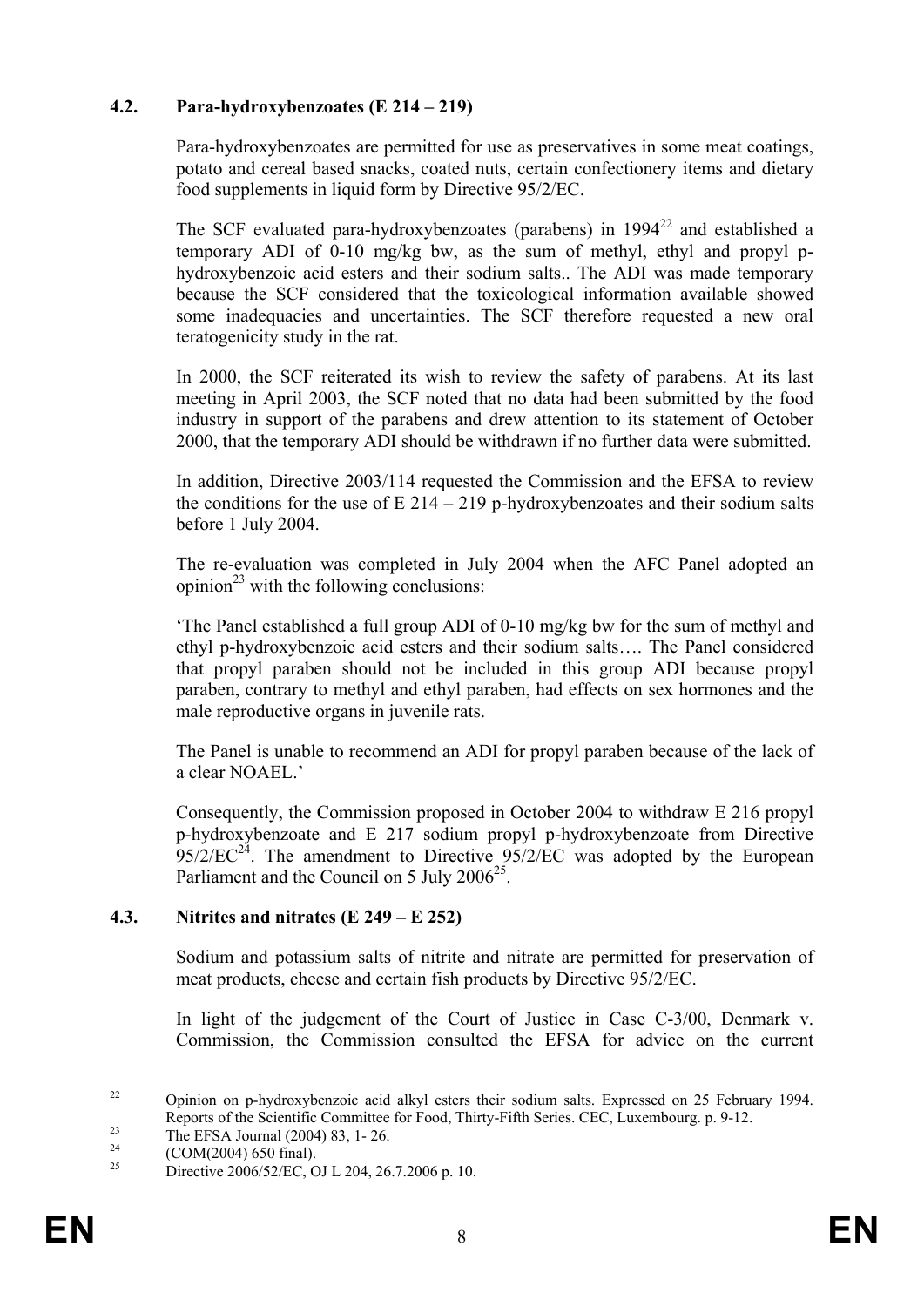authorisations of nitrite and nitrate in meat products in relation to the effect of nitrites and nitrates on the microbiological safety of meat products, in particular related to *Clostridium botulinum*.

The re-evaluation was completed in November 2003 and the Scientific Panel on Biological Hazards adopted an opinion<sup>26</sup>.

The Panel confirmed that nitrite contributes to microbiological safety and also to the flavour, colour and anti-oxidative stability of meat products. Levels up to 100 mg/kg of added nitrite might suffice for preservation of many products, but some might require up to 150 mg/kg. The Panel noted that nitrate provides no direct protection against the growth of *Clostridium botulinum* in most meat products. However, the use of nitrate as a reservoir of nitrite appears necessary, in particular, in traditionallycured meat products.

The Panel recommended that the levels of nitrite and nitrate are set down in the legislation as "added amount". It was of the opinion that the added amount of nitrite rather than the residual amount contributes to the inhibitory activity against C. *botulinum*.

In order to keep the level of nitrosamines as low as possible by lowering the levels of nitrites and nitrates added to food whilst maintaining the microbiological safety of food products, the European Parliament and the Council have adopted Directive 2006/52/EC amending Directive 95/2/EC to change the current authorisations for nitrates and nitrites. In this amendment the general principle of controlling ingoing amounts of nitrates and nitrites applies, however for certain traditionally manufactured products the use is controlled by residual amounts.

# **4.4. Benzoic acid and its salts (E 210 – E213)**

Benzoic acid and its salts are widely used as food preservatives and permitted for use by Directive 95/2/EC.

The SCF first evaluated the safety of benzoic acid and its salts in 1994. In this opinion $^{27}$ , the Committee raised questions about developmental toxicity and genotoxicity and asked for further studies in these two areas. In view of these data requests, the Committee set only a temporary ADI of  $0 - 5$  mg/kg bw based on an overall NOAEL of 500 mg/kg bw/day from long-term and multigeneration studies.

In September 2002, the SCF had completed the re-evaluation of its earlier opinion in the light of new information and adopted an opinion<sup>28</sup> with the following conclusions:

On the basis of these data and the other types of study previously evaluated by the Committee, the Committee can establish a full Group ADI of 0 - 5 mg/kg bw for

<sup>&</sup>lt;sup>26</sup> The EFSA Journal (2003) 14, 1-31.

Opinion on benzoic acid and its salts. Expressed on 24 February 1994. Reports of the Scientific Committee for Food, Thirty-Fifth Series. CEC, Luxembourg. p. 33-39.

 $^{28}$  Opinion of the Scientific Committee on Food on Benzoic acid and its salts (expressed on 24 September 2002).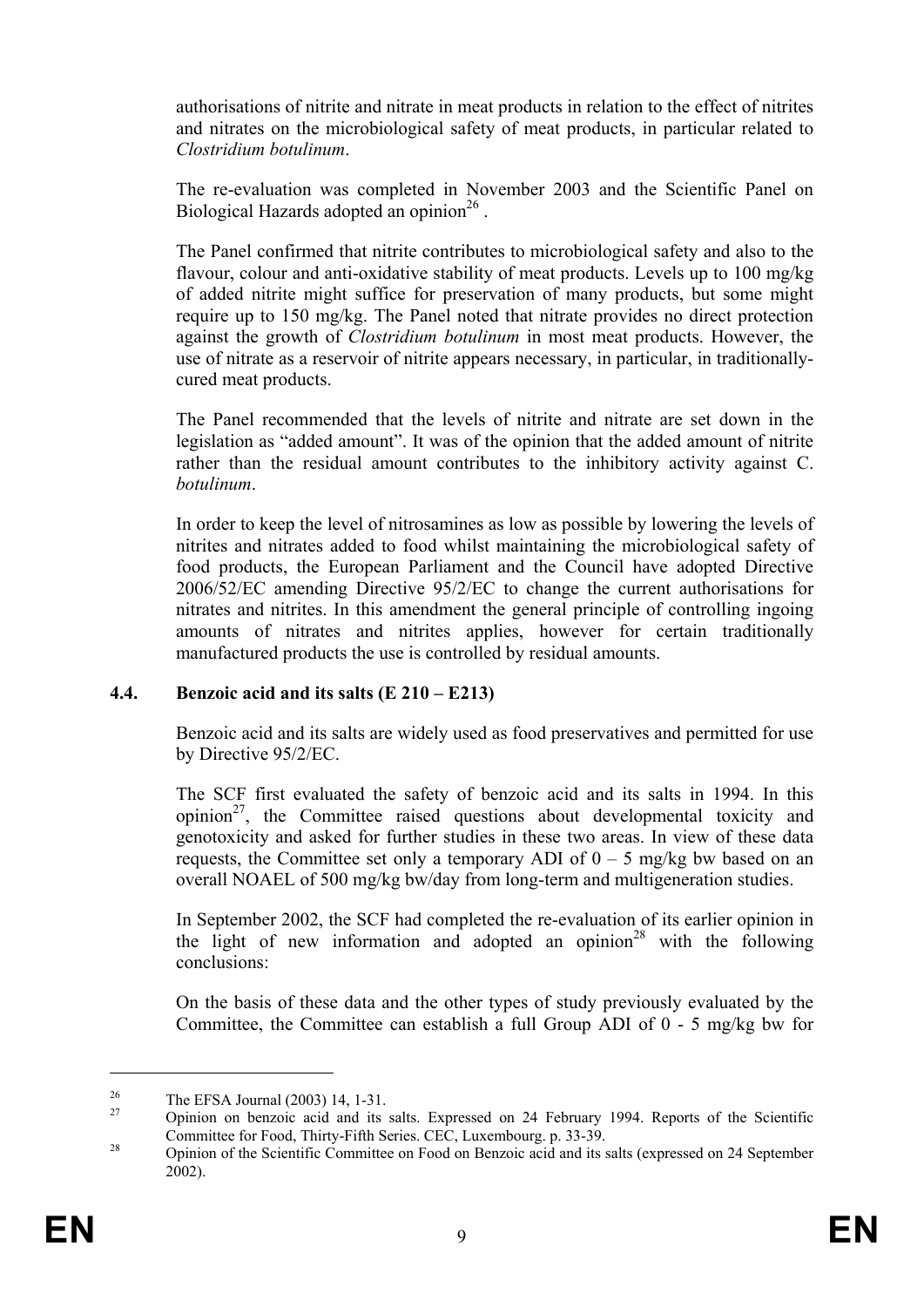benzoic acid and its salts including benzyl alcohol and related benzyl derivatives used as flavourings.'

# **4.5. Cyclamic acid and its sodium and calcium salts (E 952)**

Cyclamic acid and its sodium and calcium salts are intense sweeteners, with a sweetness approximately 30 times that of sucrose. They are permitted for use in several low calorie foods and beverages by Directive 94/35/EC.

The SCF evaluated the safety of cyclamate, cyclohexylamine and dicyclohexylamine in 1984<sup>29</sup> and established a temporary ADI of 0-11 mg/kg bw, expressed as cyclamic acid, for cyclamic acid and its sodium and calcium salts. The Committee reviewed cyclamate again in 1988, 1991 and 1995 and confirmed the temporary ADI.

In March 2000, the SCF revised its opinion<sup>30</sup> on cyclamate again. The Committee concluded that a full ADI for cyclamate could now be established. However, although the new epidemiological data revealed no indications of harmful effects of cyclamate on humans, the Committee decided to lower the ADI for this substance from 11 to 7 mg/kg bw. The reason for this was that new scientific evidence had shown the conversion rate of cyclamate to cyclohexylamine and dicyclohexylamine in the body to be higher than was previously thought.

Consequently, the authorisations for the use of cyclamates were revised in Directive 2003/115/EC to reflect the change in the acceptable daily intake.

# **4.6. Aspartame (E 951)**

Aspartame is an intense sweetener with a sweetness approximately 200 times that of sucrose. It is permitted for use in several low calorie foods and beverages by Directive 94/35/EC. Salt of aspartame acesulfame (E 962) is also permitted by Directive 94/35/EC. Owing to the phenylalanine content of aspartame, persons suffering from the genetic disease phenylketonuria (PKU) must take into account the consumption of aspartame into their daily intake of phenylalanine, therefore under EU legislation products containing aspartame must contain the warning 'contains a source of phenylalanine'.

<u>.</u>

<sup>&</sup>lt;sup>29</sup> Commission of the European Communities (1985). Report of the Scientific Committee for Food on Sweeteners (opinion expressed on 14 September 1984). Reports of the Scientific Committee for Food (Sixteenth Series). CEC, Luxembourg, EUR 10210 EN.<br><sup>30</sup> Revised opinion on cyclamic acid and its sodium and calcium salts (Expressed on 9 March 2000).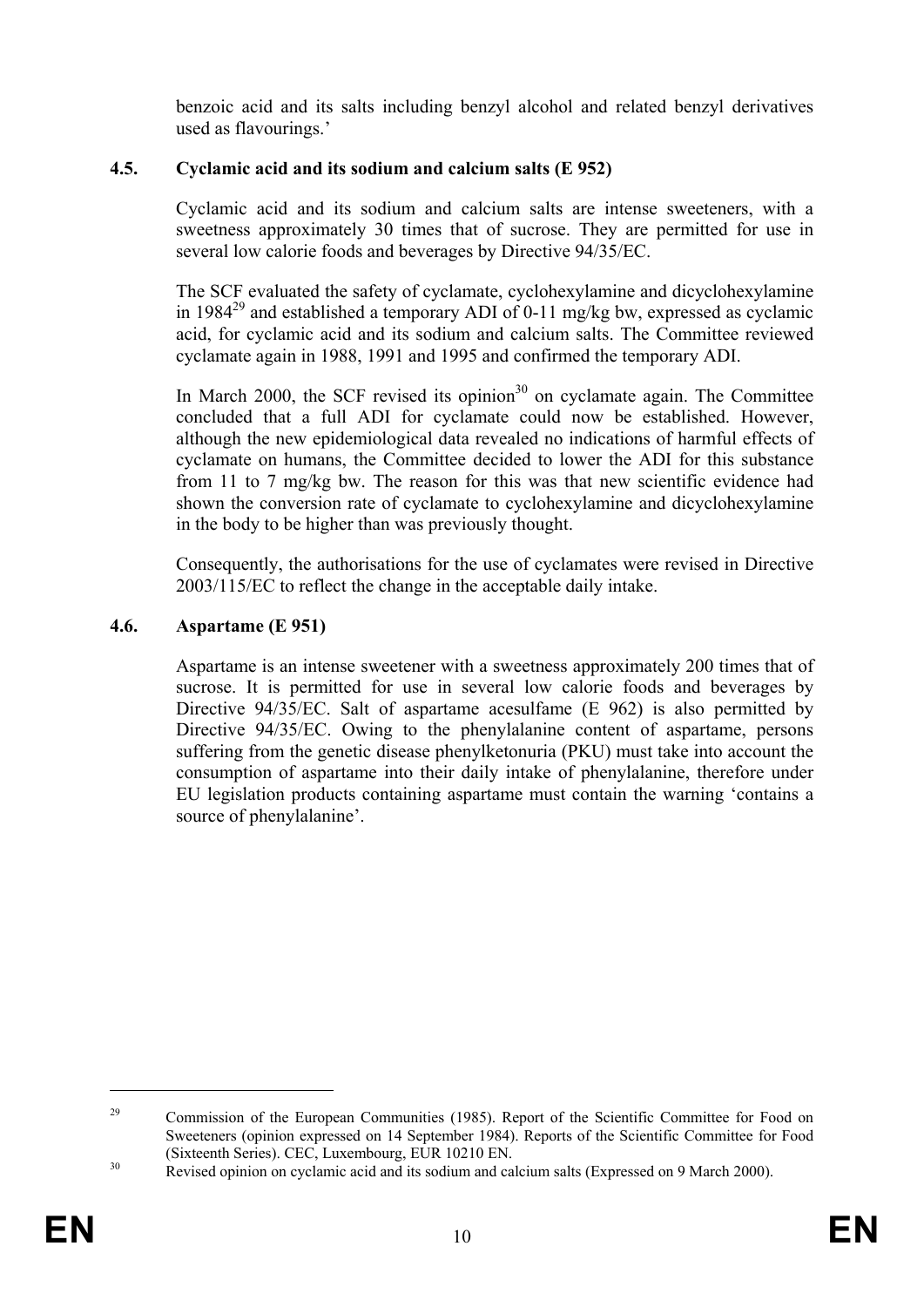The SCF initially evaluated aspartame during  $1984^{31}$  and established an ADI of 40 mg/kg bodyweight. Subsequently the SCF re-examined aspartame in  $1988^{32}$ ,  $1997^{33}$ and most recently in 2001 the Committee reviewed the safety of aspartame by considering over 500 papers published in the scientific literature since the earlier SCF assessment (papers published between 1988 and 2001). As a result of this review in 2002<sup>34</sup> the Committee concluded that after reviewing the data available to date there was no evidence to suggest a need to revise the outcome of the earlier risk assessment or the ADI previously established for aspartame.

In June 2005, the European Commission became aware of a new study carried out at the Ramazzini research centre in Italy by Soffritti et al.<sup>35 36</sup> The Commission asked the EFSA to urgently assess the new study and advise whether it is necessary to revise the previous opinion on aspartame carried out by the SCF in 2002.

After considering the data provided by the research institute in December 2005 and April 2006 the EFSA adopted an opinion on 3rd May 2006<sup>37</sup>. This opinion concluded that, on the basis of the data provided, there is no reason to further review the previous scientific opinion on the safety of aspartame nor to revise the ADI established by the SCF.

### **5. ON-GOING RE-EVALUATION OF FOOD COLOURS**

As mentioned above, the Commission requested the EFSA to re-evaluate food colours as a priority. There are 46 currently permitted colours which can be subdivided into three groups; natural, synthetic and mineral colours. In order to collate and summarise the existing information on the colours, the EFSA published in November 2004 two calls for tenders; one for gathering information on synthetic colours<sup>38</sup> and one for natural colours<sup>39</sup>. In its call for tenders the EFSA also outlined its strategy for re-evaluation of the safety assessments.

<sup>&</sup>lt;sup>31</sup> SCF (1985). Sweeteners. Reports of the Scientific Committee for Food (Sixteenth Series), EUR 10210

EN, Commission of the European Communities, Luxembourg.<br>
32 SCF (1989). Sweeteners. Reports of the Scientific Committee for Food (Twenty-first Series), EUR

<sup>11617</sup> EN, Commission of the European Communities, Luxembourg.<br>
SCF (1997). Minutes of the 107th Meeting of the Scientific Committee for Food, held on 12-13 June 1997 in Brussels. Available at:

http://europa.eu.int/comm/food/fs/sc/oldcomm7/out13\_en.html<br>
34 Opinion of the Scientific Committee on Food: Update on the Safety of Aspartame (expressed on 4 December 2002).<br>
Soffritti, M., Belpoggi, F., Esposti D.D, and Lambertini, L. (2005). Aspartame induces lymphomas and

leukaemias in rats. Eur. J. Oncol., 10, 107-116.<br>
36 Soffritti, M., Belpoggi, F., Esposti, D.D., Lambertini, L., Tibaldi, E., and Rigano, A. (2006). First

Experimental Demonstration of the Multipotential Carcinogenic Effects of Aspartame Administered in the Feed to Sprague-Dawley Rats. Env. Health Perspect.,  $114$ ,  $379 - 385$ .<br>The EFSA Journal (2006) 356, 1-44.<br><sup>38</sup> Call for tandar Na EESA (AEC/ADD/Tandar/02/2004

<sup>&</sup>lt;sup>38</sup> Call for tender No EFSA/AFC/ADD/Tender/02/2004.<br>
Call for tender No EFSA/AFC/ADD/Tender/01/2004.

Call for tender No EFSA/AFC/ADD/Tender/01/2004.